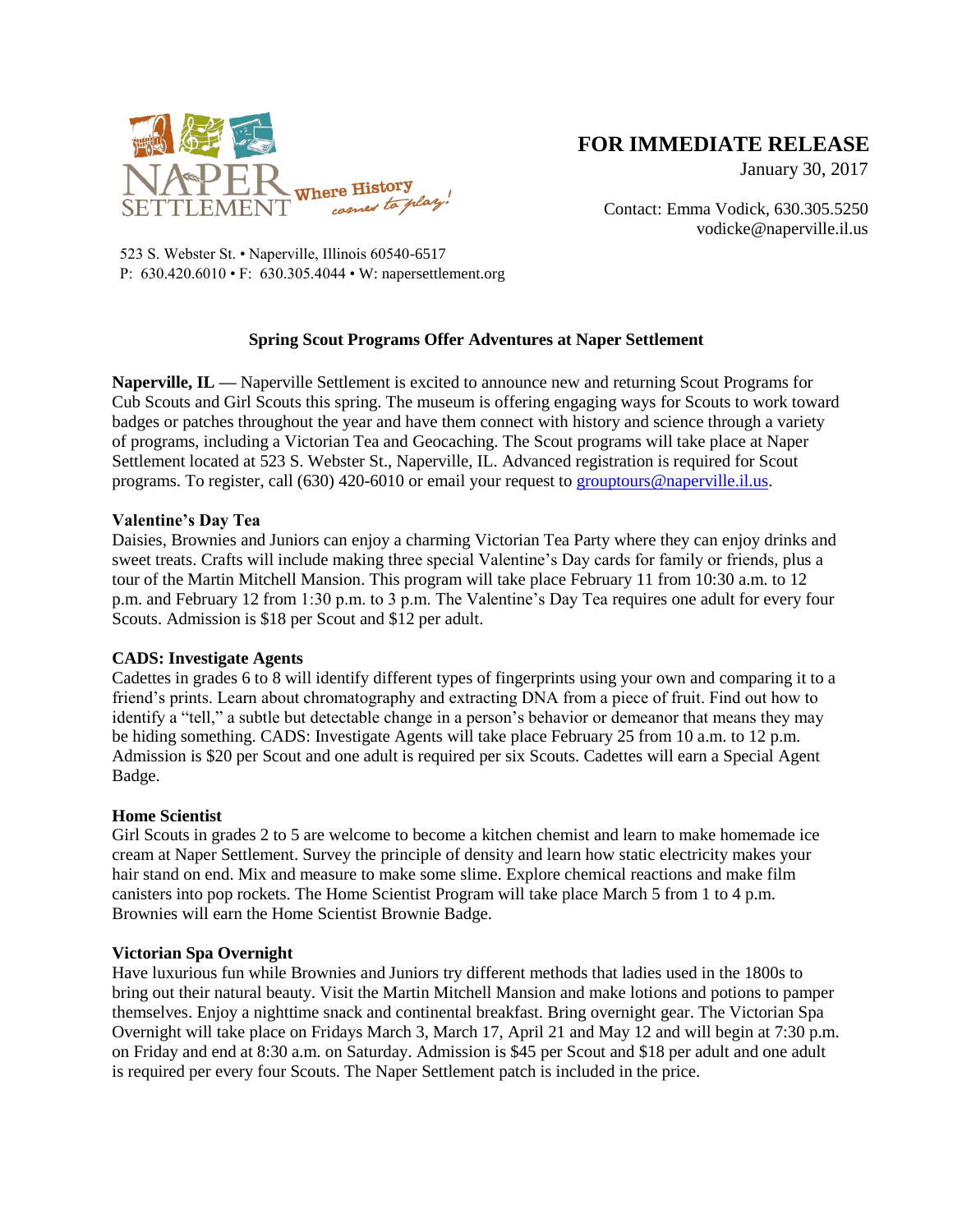# **Spring Fever Maple Sugaring**

Boys and girls can welcome warmer weather at Naper Settlement's annual tribute to the changing season! Learn the time-honored method of collecting sap the old-fashioned way and see a maple tree tapping demonstration. Become a history detective and complete one of our scavenger hunts, enjoy hands-on activities and learn about pioneers and Native Americans. Scouts will receive a Naper Settlement patch to take home. The Spring Fever Maple Sugaring will take place March 12 from 1 p.m. to 4 p.m. Admission is \$13 per Scout and \$10 per adult. Registration deadline is March 6. Naperville residents do not receive free admission to this program.

#### **Geocaching and Letterboxing**

Brownies, Juniors and Cub Scouts, in grades 2-5, will explore Naper Settlement's 12-acre site while using a GPS device to find hidden caches. Scouts will learn about coordinates so they can geocache on their own. They can become a sleuth by solving riddles to find letterboxes, and make their own stamp to practice their skills. The Geocaching and Letterboxing program will take place April 8 or April 30 from 9 a.m. to 12 p.m. or 1 p.m. to 4 p.m.

#### **Playing with History**

Dress up and make some accessories as Juniors, in grades 4 to 5, become a Victorian lady for the day. Tour two different home where you might have lived and participate in hands-on activities. Then it's off to school for a lesson with the schoolmarm and old-fashioned recess games. Playing with History will take place on April 23 from 1 p.m. to 4 p.m. Admission to the program is \$27 per Scout and \$10 per adult and one adult is required per every four Scouts. Juniors will earn the Playing the Past Badge.

#### **Cub Scout Belt Loop Bonanza**

Tiger, Wolf and Bear scouts can visit Naper Settlement for this Belt Loop Bonanza. Pick up your Belt Loop in-a-bag at check in, visit the stations, tour the buildings, play games and earn your belt loop. Tiger Scouts ages 6 to 7 will create a tall tale with their den based on pioneer projects, learn about the story of Johnny Appleseed and play games. Wolf Scouts ages 7 to 8 will develop mapping skills by finding their town on an Illinois map, creating a map with symbols that will help someone find a location and learn how to identify a compass rose. Bear Scouts ages 8 to 9 will learn about the history of marbles and the game of marbles, then play a game of marbles learning and using slang words associated with the game. The Cub Scout Belt Loop Bonanza will take place on April 29 from 1 p.m. to 4 p.m. Admission is \$13 per Scout and \$10 per adult. Naperville residents do not receive free admission to this program.

#### **Girl Scouts May Day**

Daisies, Brownies and Juniors are able to pick up their badge-in-a-bag at Naper Settlement. They will visit different stations, tour the buildings, play games and earn their Petal or Badge. Daisies earn the Clover Petal, Brownies earn the Letterbox Badge and Juniors earn the Flowers Badge. Girl Scouts May Day will take place Sunday, May 7 from 1 p.m. to 4 p.m. Admission is \$13 per Scout and \$10 per adult.

#### **Victorian Tea**

Brownies and Juniors are invited to Naper Settlement for a charming Victoria Tea Party. Enjoy drinks and sweet treats, learn proper tea manners, tour the Martin Mitchell Mansion and make a special craft. Great for a mother and daughter outing. The Victoria Tea Program will be one and a half hours long. Admission is \$18 per Scout and \$12 per adult and one adult is required for every four Scouts. Naper Settlement will offer the Making Friends Badge for Brownies and Social Butterfly Badge for Juniors.

#### **Daisies All Dolled-Up Tea**

Daisies are invited to bring their favorite doll to an old-fashioned tea party where they can both brush up on good manners. Enjoy delicious tea party treats and make a special gift to bring home. The program is